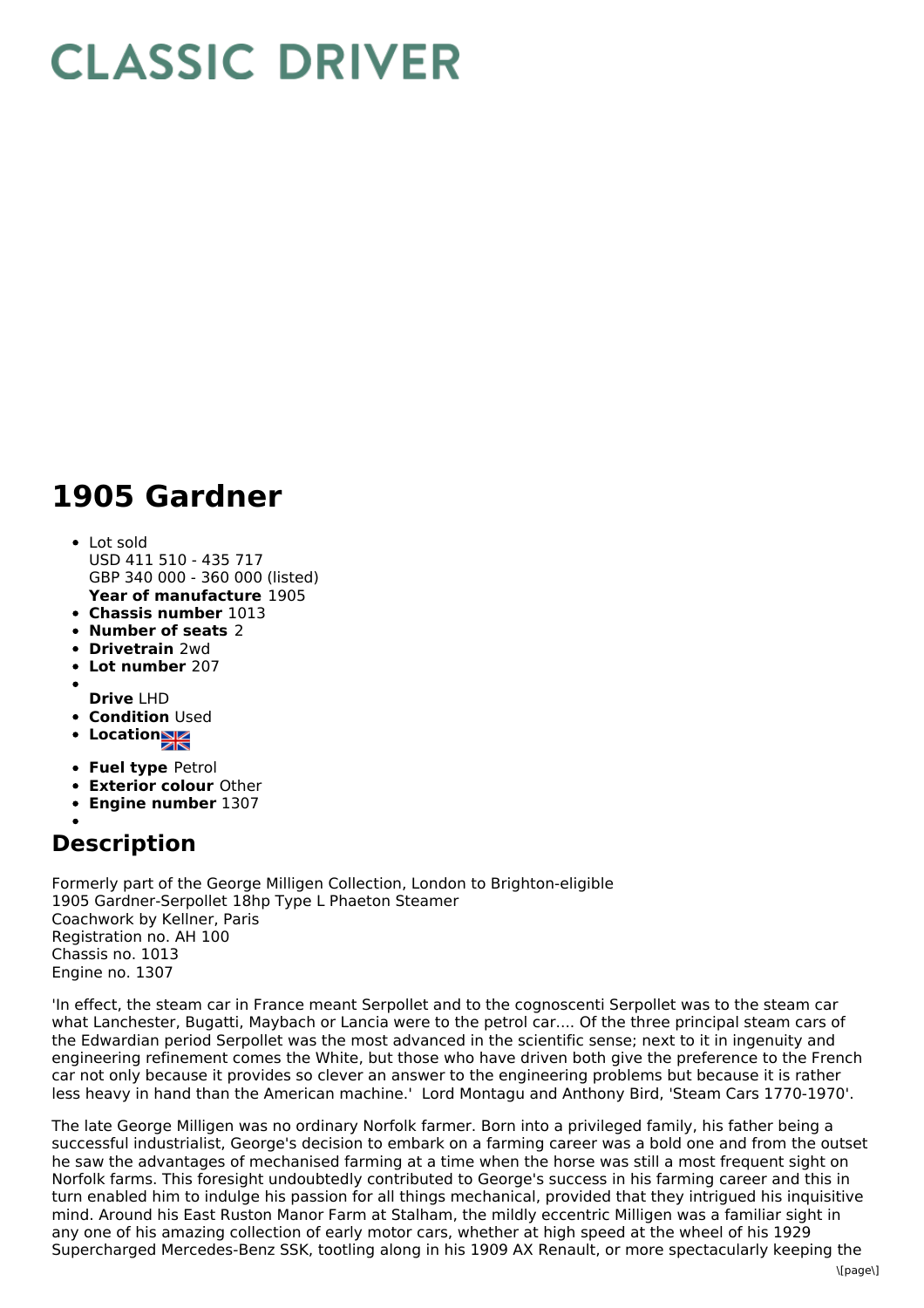pressure up on one of his steam vehicles. His collection of the latter embraced not only the 1896 Salvesen Steam Cart, now such a regular sight on Brighton road, the 1909 15hp White Steamer and this highly spectacular London to Brighton-eligible Gardner-Serpollet.

Léon Serpollet had developed his multi-tube flash boiler in 1888, significantly advancing steam vehicle technology and efficiency. With backing from fabulously wealthy American Frank Gardner, who had built his own petrol-engined cars in Paris between 1898 and 1900, Serpollet was to spearhead steam car production in Europe. Early in the 20th Century, Serpollets were making their mark in the great Continental City-to-City races, establishing a reputation for reliability, if not for winning speeds. In the Paris-Vienna Race in 1902 all five Serpollet cars entered completed the 615-mile race. In that same year Serpollet took the World Land Speed Record at just over 75mph and in hill climbs its cars proved to be formidable competition. In 1904 Serpollet introduced the Type L, designed more in line with the then current convention. The boiler remained at the back of the chassis while the four-cylinder engine was placed longitudinally under a bonnet at the front behind a large circular condenser with the appearance of a petrol-engined car radiator.

The history of this car prior to 1946 is not fully recorded but during the war the fact that it would run on paraffin and not on rationed petrol meant that it could be used regularly for journeys of up to 50 miles per day. In 1946 it was in the ownership of one H Garrett-Adams (see Lot 205), passing in 1949 to Paul Fotheringham-Parker of Portman Square, London. In 1950 the car passed to Alec Hodsdon, steam guru and harpsichord maker of Lavenham, Suffolk, who also owned a 1900 Gardner-Serpollet previously belonging to the aforementioned Garrett Adams. In 1957, a relatively youthful George Milligen purchased this car from Alec Hodsdon.

George's own notes record: 'Car no: L1O13 Engine no 1013 coach body tulip phaeton 5 seater by Kellner. Acquired from Alec Hudson from Lavenham in Suffolk for £450 in 1957. AH 100 alloted by request in 1959. Heating of burner from cold by calor gas instead of methylated spirit.'

Milligen campaigned this car actively in the 1950s and 1960s, and fitted a new generator incorporating stainless tubes. A new water tank was fitted in 1960 with an increased capacity of 24 gallons and therefore giving a total water capacity of 34 gallons. Milligen ventured furthest from home in 1959, participating in the VCC Scottish Rally that year in the Gardner-Serpollet. The Serpollet was described as steaming strongly through the Trossachs, with Milligen on occasion delighting in his own personal pyrotechnic displays to the consternation of other competitors but to his personal great amusement. It was on that Scottish Rally, starting in Edinburgh and finishing in Glasgow, that Milligen visited the collection of John Sword at East Balgray Farm, near Kilmarnock, little knowing that from the two subsequent Sword Collection sales in 1962 and 1965 he would add significant cars to his own collection. 'AH 100' now has that fabulous patina that is only acquired from careful attention over 50 or more years in single ownership. Clearly it was a highly original car when it came into Milligen's ownership, and that originality has been carefully respected.

The car was officially dated 1904 by the Veteran Car Club on 26th June 1950 (Dating Certificate No. 908). That dating relied on the knowledge that this model was introduced in 1904. Serpollet records which have subsequently come to light suggest that this car, although being the 1904 model, was in fact manufactured in 1905. The Dating Certificate records the fitting of a White two-speed rear axle, presumably work carried out by Hodsdon to enhance the car's performance. During restoration it was discovered that this 'improvement' was anything but, so an exact replica of the Serpollet item, from the original Serpollet drawings, was commissioned, resulting in a top speed of over 45mph at reduced revs. The stainless steel boiler tubing as fitted by Milligen did not produce the intended heat and was replaced by a newly-made steel tube boiler capable of producing temperatures of more than 900 degrees Fahrenheit.

The coachwork is liveried in vertical green and black striping (peculiarly referred to as Dutch Pink), with fine red coachlining. Forward illumination is provided by an outstanding pair of Polkey oil headlamps with Powell & Hanmer oil side lamps. Dashboard equipment includes a fuel tank pressure gauge, fuel burner pressure gauge and the essential steam pressure gauge to monitor ultimate performance. The car is a delight to drive and is completely self-regulating due to the Donkey pump system as can be seen from the accompanying video.

Like all cars from the Milligen Collection, the Gardner-Serpollet comes with a detailed notebook. George recorded all trips from 1959 to 1963. It is noted that the car participated in the London to Brighton Run in 1984, 1985, 1986, 2010, 2011, 2012 and 2013, finishing every time save in 2011 when the crankshaft broke. The failure was discovered to be a direct consequence of the installation of the White back axle. It has subsequently been replaced by a crankshaft made according to original factory drawings but with the added improvements of modern materials and hardening processes. With its London to Brighton Veteran Car Run history and its previous VCC dating, this car qualifies under present rules for 'Grandfather Rights', enabling it to participate in London to Brighton Runs.

Time moves on and with some reluctance this fine French steam car now comes to the open market once more. This is the only surviving shaft drive Serpollet and only one other Type L - a chain drive version survives in long-term captivity in The French National Motor Museum at Mulhouse. Here is a well-known and distinctive steam car, featured in Georgano's Encyclopaedia, Bird and Hutton-Stott's 'The Veteran Motor Car Pocket Book' and many other motoring publications. Few contemporary cars have the presence or